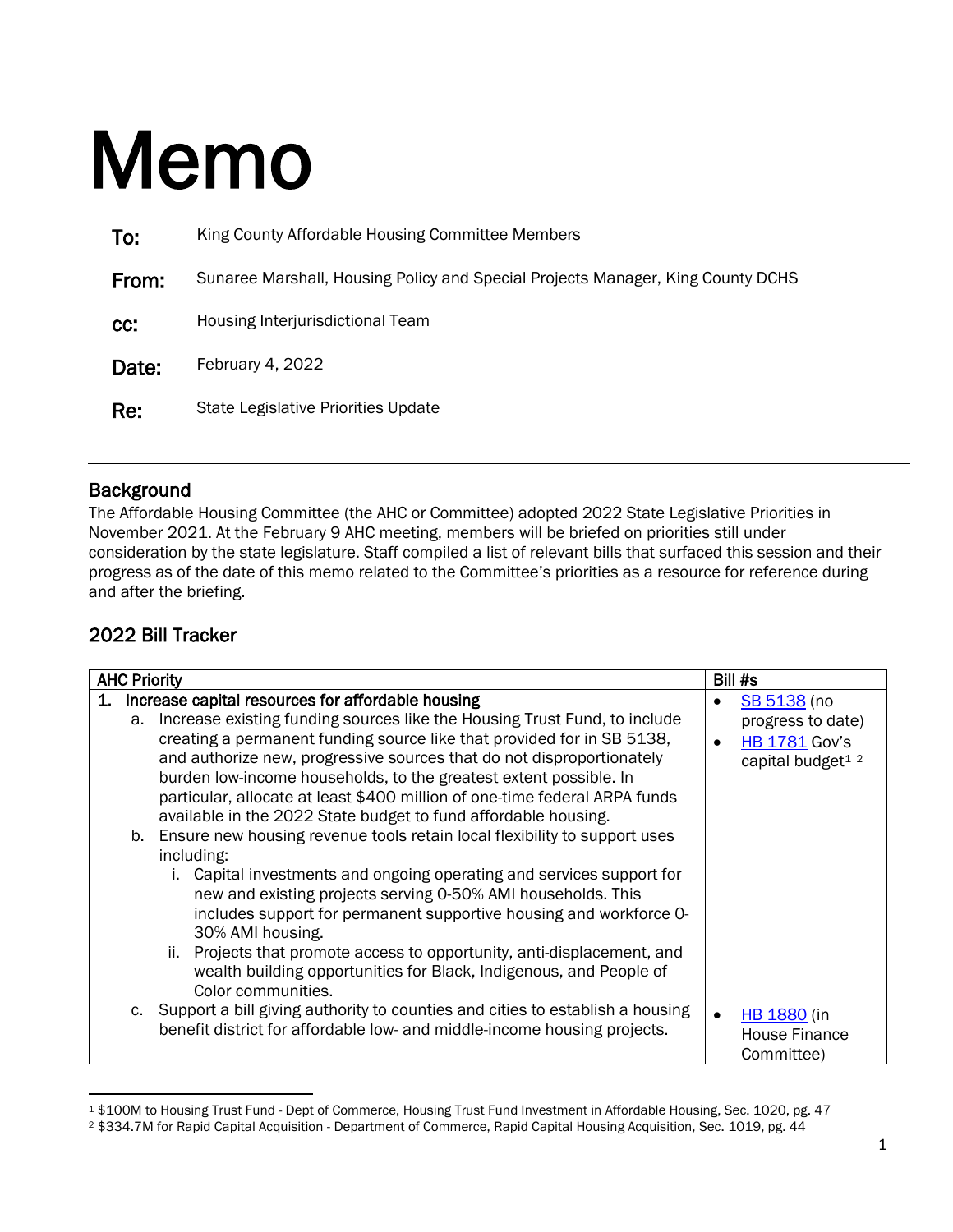| <b>AHC Priority</b> |    |                                                                                                                                                                                                                                                                                                                                                                                                                                                                                                                                                                                                                                                                                                                                                |                        | Bill #s                                                                   |  |
|---------------------|----|------------------------------------------------------------------------------------------------------------------------------------------------------------------------------------------------------------------------------------------------------------------------------------------------------------------------------------------------------------------------------------------------------------------------------------------------------------------------------------------------------------------------------------------------------------------------------------------------------------------------------------------------------------------------------------------------------------------------------------------------|------------------------|---------------------------------------------------------------------------|--|
|                     |    | 2. Support local jurisdictions planning for increasing affordable housing<br>a. Provide funding for jurisdictions to update their comprehensive plans<br>to increase opportunities for affordable housing and counter<br>displacement. This funding would support implementation of 2021's                                                                                                                                                                                                                                                                                                                                                                                                                                                     | $\bullet$              | <b>HB 1816 Gov's</b><br>Operating Budget <sup>3</sup>                     |  |
|                     |    | <b>E2SHB 1220.</b><br>b. Provide funding for community-based organizations from impacted<br>communities to engage in the comprehensive plan process and shape<br>local strategies to prevent displacement and undo racially biased<br>exclusionary policies. This funding would support implementation of<br>2021's E2SHB 1220.                                                                                                                                                                                                                                                                                                                                                                                                                |                        | <b>SHB 1782</b> (incl.<br>CBO funding<br>provision)                       |  |
| 3.                  |    | Support housing stability through increased financial support to low-income,                                                                                                                                                                                                                                                                                                                                                                                                                                                                                                                                                                                                                                                                   |                        |                                                                           |  |
|                     |    | tenant protections and COVID-19 recovery<br>a. Give our lowest income community members expanded access to<br>housing by increasing payment levels under the Aged, Blind and<br>Disabled (ABD) program (State program that bridges the financial<br>assistance provided by SSI while individuals are going through the 2<br>lengthy federal Supplemental Security Insurance (SSI) application<br>process); and continue the existing Housing and Essential Needs (HEN)<br>voucher pilot program, which allows individuals to retain HEN vouchers<br>even though they have moved from ABD to SSI.<br>b. Support housing stability as part of COVID-19 recovery by maintaining<br>and strengthening current pandemic-related renter protections. |                        | <b>HB 1816 Gov's</b><br>Operating Budget <sup>4</sup>                     |  |
|                     | C. | Pass the Housing Justice Act to ban discrimination against renters<br>based on a prior criminal record.                                                                                                                                                                                                                                                                                                                                                                                                                                                                                                                                                                                                                                        | $\bullet$              | <b>HB 2017</b> (did not<br>progress)                                      |  |
|                     | а. | 4. Preserve the supply of affordable housing<br>Pass a Real Estate Excise Tax Exemption for affordable housing. The<br>legislature passed HB 2634 in 2020, but it was vetoed due to<br>pandemic-related budget concerns. Enacting this exemption would<br>contribute to the committee's efforts to preserve the existing supply of<br>affordable housing in King County by incentivizing property sales to<br>non-profit or public entities and lowering the cost of property<br>purchases.                                                                                                                                                                                                                                                    | $\bullet$<br>$\bullet$ | HB 1643 (In<br>House Approps)<br>SB 5642 (In<br>Senate Ways &<br>Means)   |  |
|                     |    | b. Preserve manufactured housing communities. Support state policies<br>that provide tenants and nonprofit organizations the opportunity to<br>purchase manufactured housing communities and require longer<br>notices for closures of manufactured housing communities. There are<br>currently over 8,600 households living in manufactured housing<br>communities-almost entirely in suburban King County. These<br>communities represent a vital affordable housing resource for low-<br>income people in King County and many are at risk of closure,<br>redevelopment, or substantial pad rent increases.                                                                                                                                 |                        | <b>HB 1100 (House</b><br>Approps)<br><b>SSB 5079 (Rules</b><br>Committee) |  |
| 5.                  |    | Increase capital, services, and operations & maintenance resources for                                                                                                                                                                                                                                                                                                                                                                                                                                                                                                                                                                                                                                                                         | $\bullet$              | <b>SHB 1866</b>                                                           |  |
|                     |    | permanent supportive housing for populations experiencing chronic<br>homelessness<br>a. Support the Health & Homes Act of 2022<br>i. Immediately expand the supportive housing supply statewide<br>by prioritizing a substantial portion of ARPA dollars for a<br>dedicated fund to reduce unsheltered homelessness through                                                                                                                                                                                                                                                                                                                                                                                                                    |                        | (passed Policy<br>Committee)                                              |  |

<span id="page-1-0"></span><sup>3</sup> Department of Commerce, Sec. 127, (131), pg. 85 - \$19.4 M

<span id="page-1-1"></span><sup>4</sup> Department of Social and Health Services-Economic Services Program, Sec. 205 (20), pg. 188